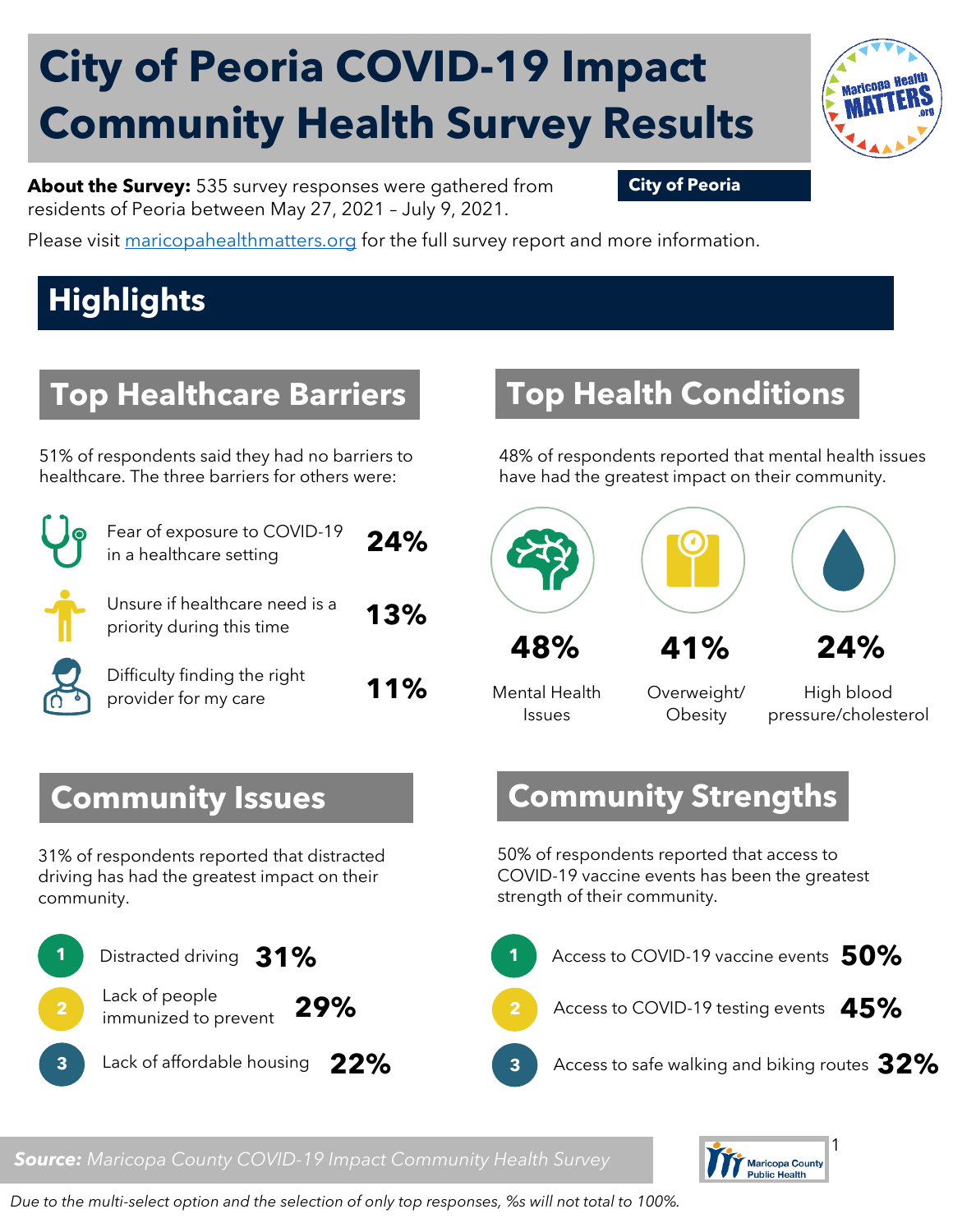## **Health Ratings**

## **Physical Health Mental Health**

About **1 in 4** respondents rated their current **physical health** as **worse** compared to their physical health prior to March of 2020.



Almost **2 in 5** respondents rated their current **mental health** as **worse** compared to their mental health prior to March of 2020.



#### **Mental Health Care Access**

Almost 1 **in 3** respondents who sought services to address their mental health were **sometimes or never** able to get the services they needed.



Almost **1 in 4** respondents stated that **assistance with mental health issues** would have improved overall mental and physical health of their family in the last year.

Top three areas for improvement:



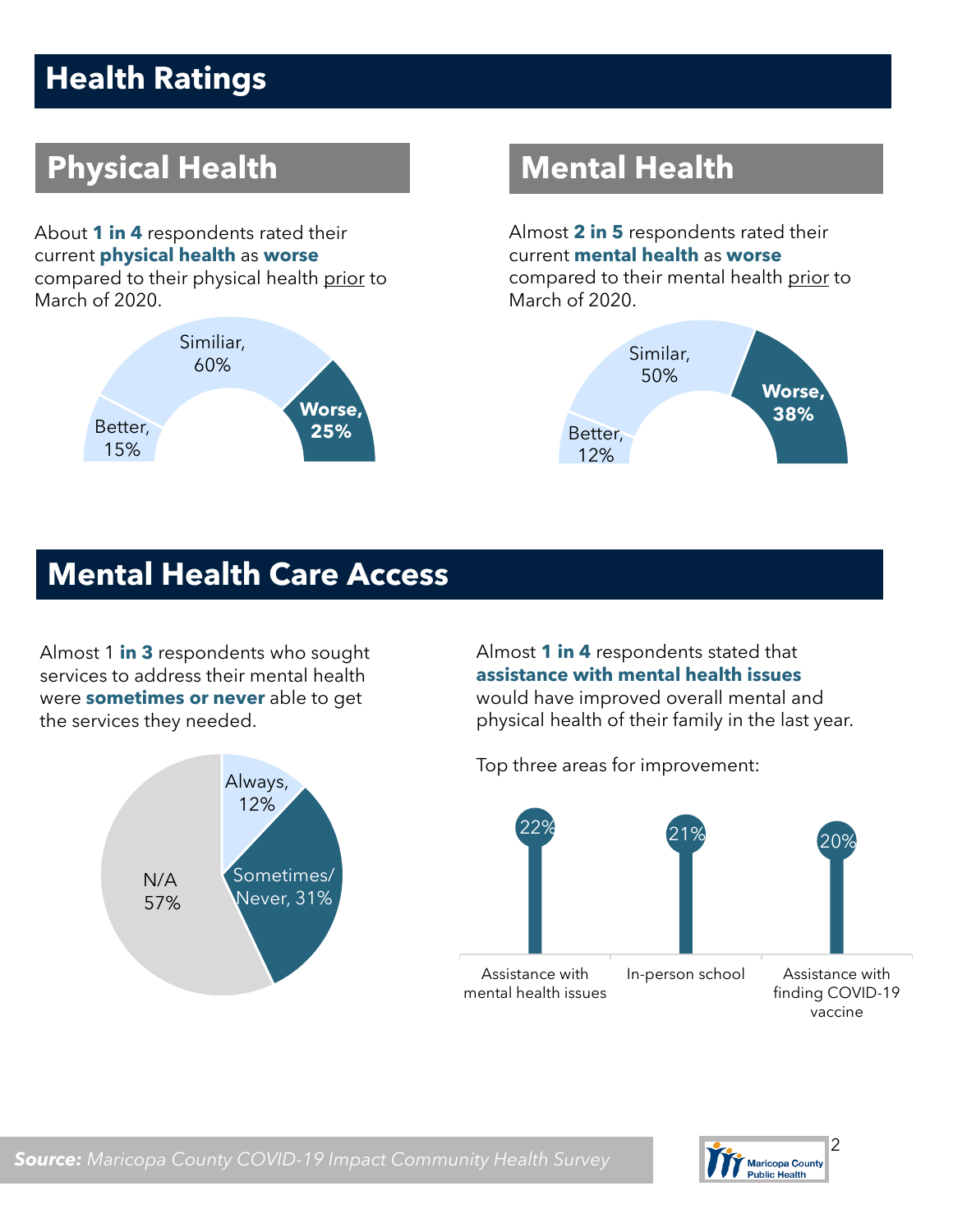#### **Income and Expenses**

Over **2 in 5** respondents stated that the stimulus check had a **strong/moderate impact** on their living expenses and access to healthcare.



**Since March of 2020**, how was your employment impacted due to the COVID-19 pandemic?



#### **27% of respondents indicated other topics:**

- Retired
- Increased work hours/responsibilities
- Unemployed
- Disability
- Self-employed

*Source: Maricopa County COVID-19 Impact Community Health Survey*



*Due to the multi-select option and the selection of only top responses, %s will not total to 100%.*